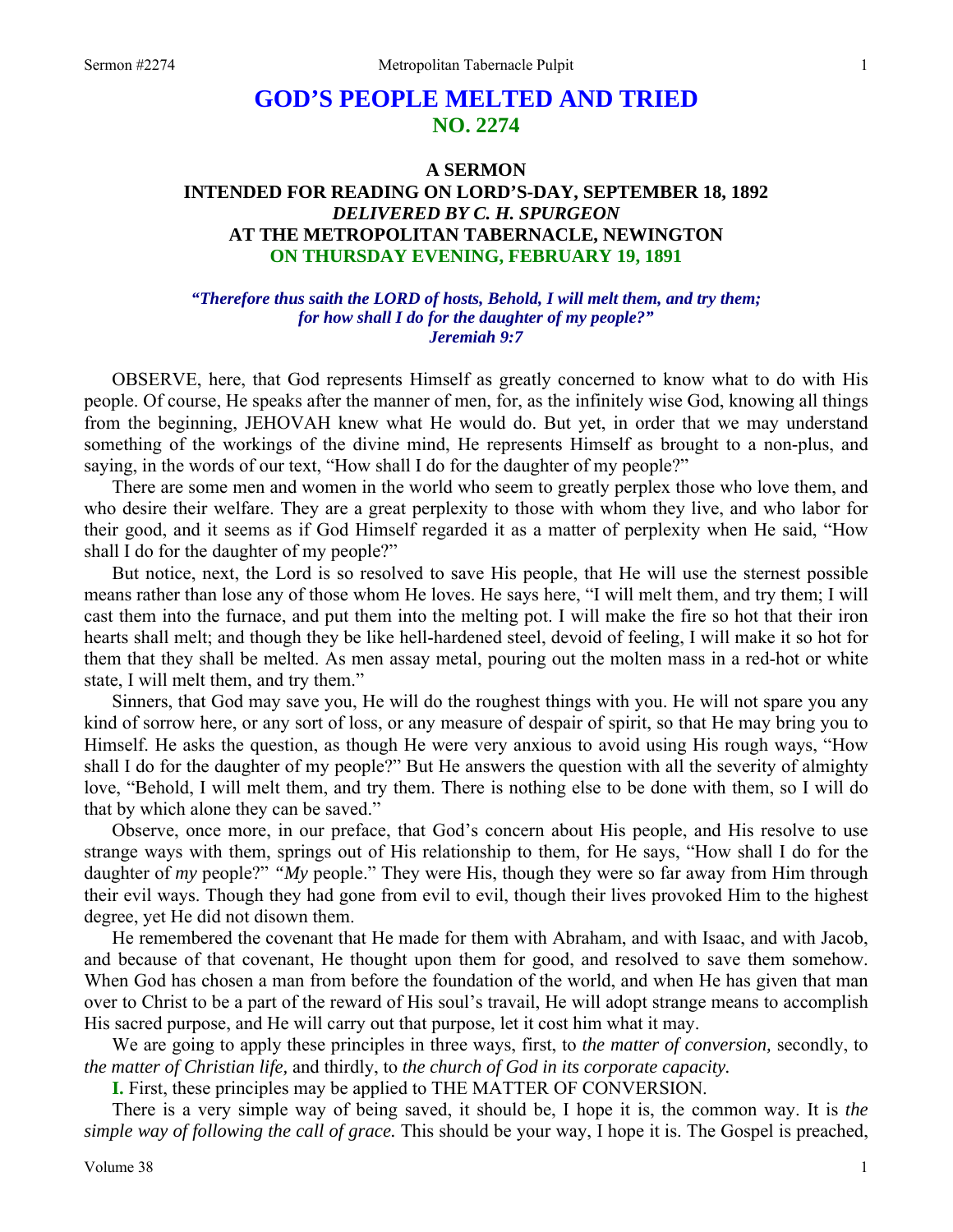you believe it, Christ is set before you, you accept Him, you trust Him, you are saved. Without any violence, your heart is opened, as with the picklock of grace. God puts the latch-key into the door, and steps into your heart without a word.

"Whose heart the LORD opened," we read of Lydia. Even if you have known nothing of the terror of the Lord, if you have had no strange convulsion of feeling, no earthquake, and tempest, and thunder, God is in the still small voice, and you are saved by His grace as much as those who have had a deeper experience.

This is the way of salvation, but *there are some who will not come this way*. There is the Wicket Gate. They have but to knock, and it will be opened, but they prefer to go round about through the Slough of Despond, or to get under the care of Mr. Worldly Wiseman, who leads them round by the house of Mr. Legality, who dwells in the village of Morality, and there they go with their burdens on their backs, which they need not carry even for a single hour, for they would roll off directly if they would but look to Jesus, and believe in Him. But they will not do this. There are some of whom God has to say, "How shall I do for the daughter of my people?" Why is this?

Well, some of them have a crooked sort of mind, they never can believe anything straight, they must go round about. I know a friend, whose conversation is always of this kind, if he were in King William Street, and I were in the Borough, he could not come across London Bridge to me, he would find it necessary to go at least as far as Hammersmith before he crossed the river, and then he would come round to me, that is how he always talks. I sometimes get a little tired of that style, and I wish he would come to the point at once.

There are some minds of that sort. You say to some people, "Believe and live." Then they begin scratching their heads a bit, and saying, "What is it to believe, and what is it to live? And how can a man live by believing, and does he believe first, or does he live first? And if he lives before he believes, then how does believing make him live?"

I could puzzle away like that all night if I liked, any fool can put stools in the way for people to tumble over. There are some minds that seem to be made with what I may call a circumbendibus, that cannot take the truth as God puts it, believing Him as a child believes his father, they must somehow twist it about, wrest it, distort it, contort it. Oh, that the Lord would give them another mind! "Except ye be converted, and become as little children, ye shall not enter into the kingdom of heaven."

O you wise people, you deep and subtle people, you very thoughtful folk who cannot think that God means what He says, and that a sinner has only to look to Christ and live, but imagine that there must be some particular kind of spectacles to be worn through which you are to look, or that you are to get to some point of the compass from which to look, or that you are to do something else besides look, oh, that you would lay aside all this, for you are making the work of your salvation needlessly difficult! It is of such as you that God says, "How shall I do for the daughter of my people?"

But some others are obstinate in sin. They are not happy in it, but they will not give it up. They have had some very serious talks with their conscience, and they know that they are wrong, yet they persist in continuing to be wrong. They mean to be right some day, but not yet. They wish somehow that they had overcome the difficulty, but they cannot face it, they cannot give up their evil habits. They still cling to them, and though often persuaded, and threatened, and moved, they still stand where they always stood, obstinately continuing in sin, while God repeats the inquiry, "How shall I do for the daughter of my people?"

Some others are unwilling to confess sin at all. They think themselves wrong, but they try to make excuses. They are wrong, but not so very wrong. They are such poor, frail creatures, and so greatly tempted, it cannot be very wrong for them to sin. The mind is so easily led astray, surely that is the fault of heredity, or the fault of environment, or the fault of—well, they really make it out that it is the fault of God, so they say in their thoughts, if they do not dare to put it into words.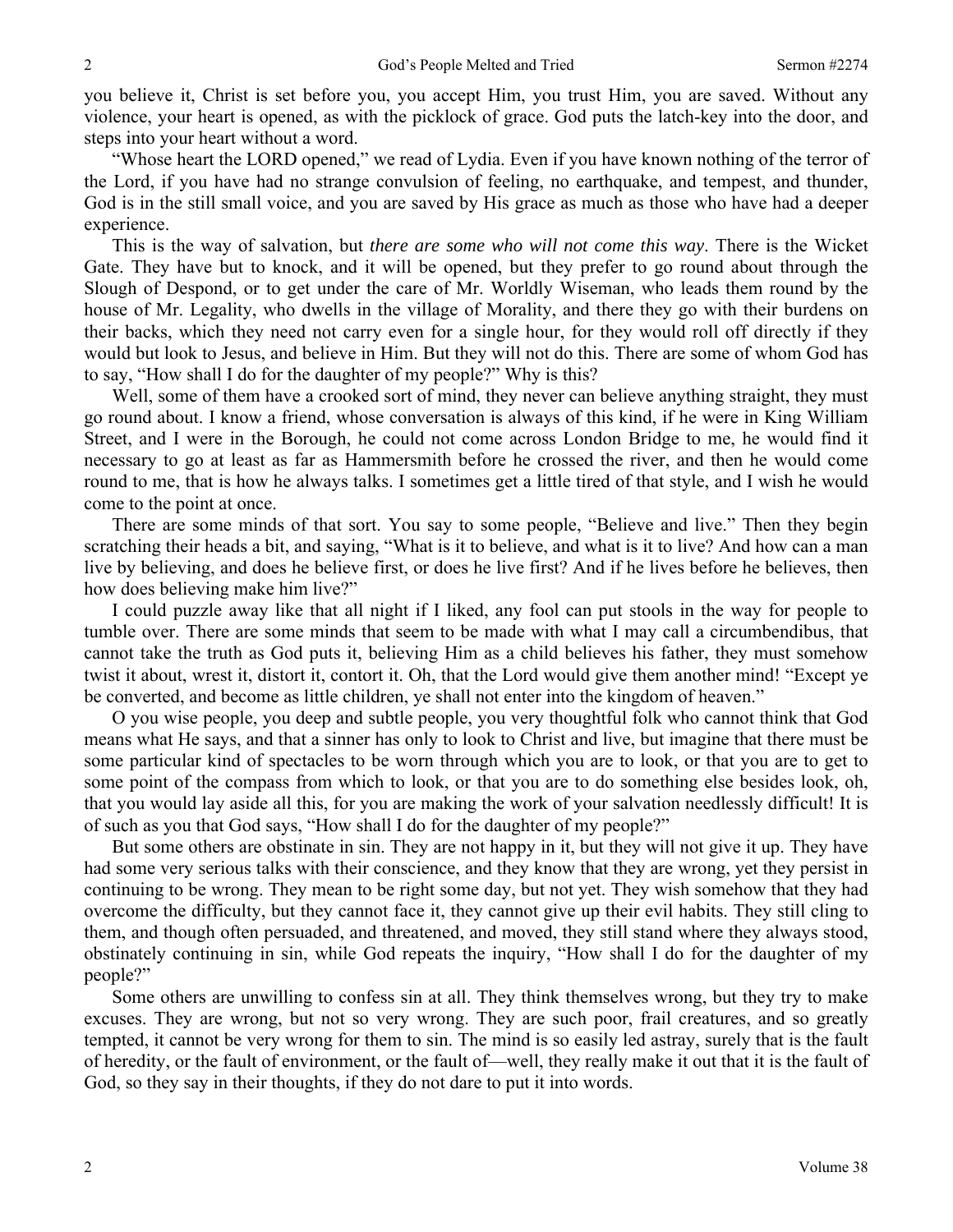But as for confessing that they are sinners, they will not come to that. Before they will cry, "Father, I have sinned," they will have to be melted, I expect. Before they will ever come to confess their iniquity, they will have to pass through the melting pot.

Then there are some people who are not saved, but who are outwardly very religious. They have never omitted going to church, or perhaps, to the meeting house, whichever they think the better of the two, and they have been brought up carefully, and they have said their prayers regularly, and they have had family prayer, too. They have a Bible, they do not read it much, but still they have one. They are very nice people, everybody thinks that they are Christians, yet all this religion of theirs is not worth a single farthing, for there is no heart-work in it, no repentance of sin, no love to God, no faith in Christ. The robe of their self-righteousness clings to them, and prevents their coming to rest in Jesus.

Sinful self is bad enough to get rid of, but righteous self is even worse. Self-righteousness is a kind of mud that will not be brushed off. The man who is bespattered with it does not let it get dry, he renews it every day. The self-righteous man thinks he is too good to go to heaven by the way a sinner goes, and so he never goes at all.

Some, who have no forms of religion, are, nevertheless, wonderfully self-righteous. They are not Christians, but in their own opinion they are quite as good as Christians, in fact, they think they are a great deal better. Yet their conscience must tell them that this is a lie. Still, they flatter themselves in their own conceit, and hide away in a refuge of lies, till God Himself says, "How shall I do for the daughter of my people?" And we cannot answer the question unless it be in the words of the text, where the Lord says, "Therefore I will melt them, and try them." They will have to go into the fire, and be melted down before they will be fit for the Master's use.

There are some others who will not come to Christ because they are so full of levity and fickleness. They are all froth, all fun. They live like butterflies, they suck in the juices from the flowers, and only flit from one to the other. They are easily impressed one way and another, but there is no heart in them. "Ephraim is a silly dove without heart." They have no stability, they are fickle, they are like the morning cloud that is soon blown away, as the early dew that melts in the beams of the rising sun, so is their goodness soon departed from them. How are they to be saved?

Some of you have been aroused fifty times already, and if you had been at some places of worship, you would say that you had been converted a dozen times, but we shall never flatter you into that delusion, I hope. I have heard some people say that they have been converted ever so many times. How can a person be born again more than once? I have heard of being born again, and I know that it is possible, but to be born again, and again, and again, must be impossible, that cannot be. Yet people of this sort are good, bad, or indifferent, just as the fit takes them, for they are fickle, changeable, one does not know where to find them.

And withal, there is another class of persons that are insincere. There is no depth of earth about them. They do not really feel what they think they feel, and when they say that they believe, they do not really believe in their heart. They promise, too, when they are ill, what saints they will be if the Lord will but raise them up, but when they get well again, they are not saints. How many have promised and vowed that if they but escaped in such an accident, or their lives were spared in such a disease, they would seek the Lord, yet they have done nothing of the kind! So again, tonight, the question has to be asked about them by God, "How shall I do for the daughter of my people?"

Now, having brought before you these characters, or held up the looking-glass of God's Word so that you might see themselves in it, I want you to notice how God does deal with such people very often. According to my text, *they will have to feel the furnace*.

I have noticed, during a considerable period of time, some of the self-righteous and the outwardlyreligious put into the fire and melted, by being permitted to fall into some gross and open sin. I knew a young man, an excellent and worthy young fellow he was to all appearance, but he was wrapped up in his own righteousness entirely, and there was no getting at him.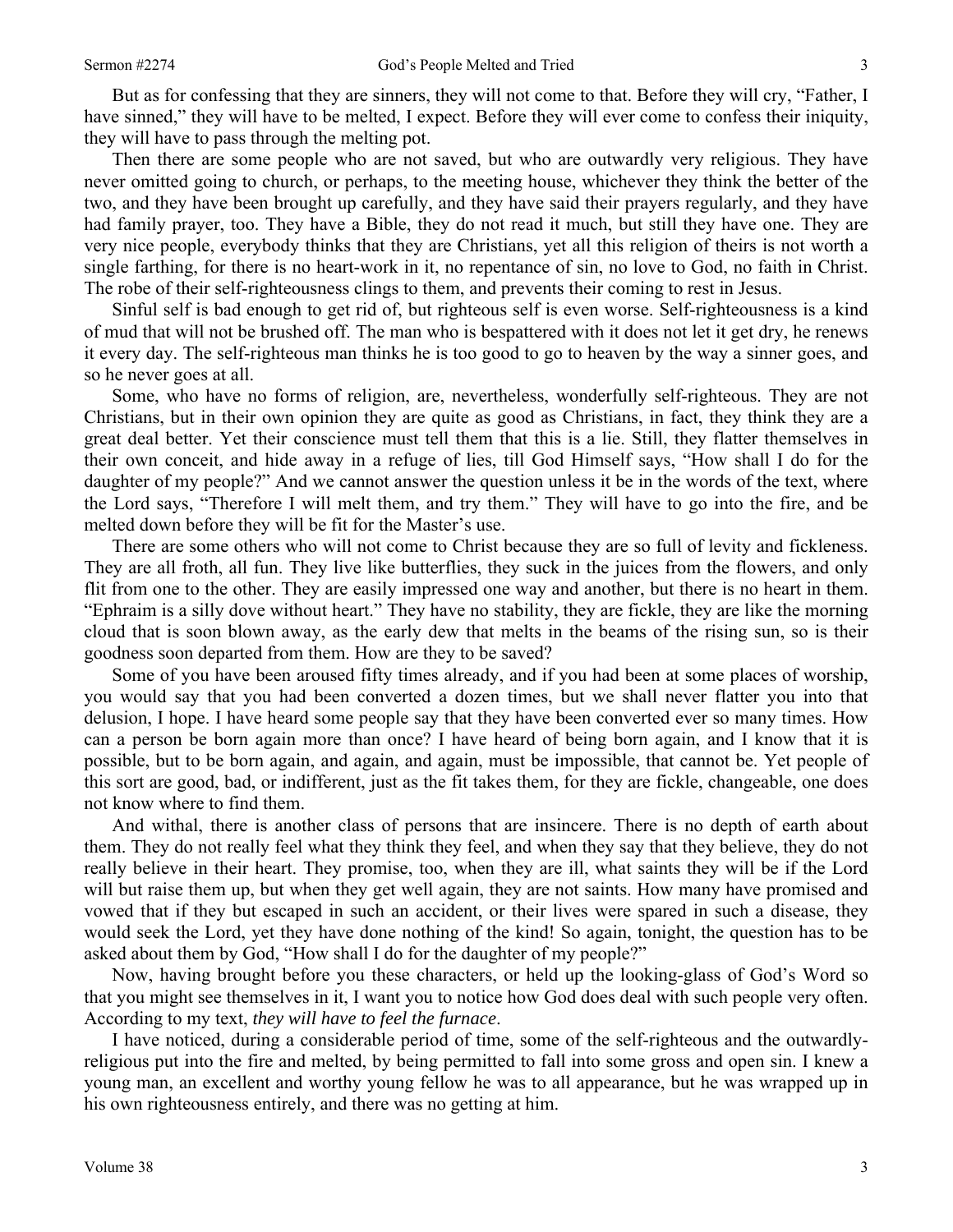Under the stress of a sudden temptation in the workshop, he distinctly told a falsehood. It was a very sorrowful business. Nobody but himself knew that he had done so, it was never found out, but he knew that he had told a falsehood distinctly and willfully, and he felt so ashamed of himself that all his pretty buildings of self-righteousness vanished away in a moment, and instead of being great and grand, as he had been aforetime, he had to come to Christ with the publican's prayer, "God be merciful to me a sinner." He had such a sense of right and wrong, that he condemned himself outright. He came to me in an awful state of mind.

There were thousands of men who would have done what he had done, and never thought the worse of themselves for it, but he had a conscience, and a truthful spirit, and he felt mean as dirt for having told his master a falsehood. God blessed that experience to him. He was melted right down, and in the bitterness of his spirit, he cried, for weeks, for mercy, and glad enough he was to find it at the Savior's feet. I pray God that none of you self-righteous people may be left to go into an open sin, but it may be that the Lord may leave you to yourselves, to let you see what you really are, for you probably have no idea what you are.

I, as the servant of God, might flood my face with tears, and weep over you if I could prophesy what you will yet do if restraint is taken from you, for in your heart there are the eggs of all manner of sins, and it only needs favorable circumstances for these to be hatched out into a very cage of unclean birds. That is one way in which I have seen men melted.

Some, again, have been melted down by temporal calamities. I have seen a very great man, with his diamond ring flashing on his finger—I was almost going to say, "and with bells on his toes," for he would almost have liked to wear them there if he could, to call attention to his superior position and his eminent rank. He was a gentleman, he felt that he was, and as to preaching to him as a poor sinner, he was offended at the idea. He had good health and strength too, and he was not going to die. He counted it one of the wisest things to "drive dull care away."

He was merry-hearted, full of spirits, and the Gospel had no power over him. "Take it to the dying," said he, "take it to the poor people down in the slums. It is the right thing for them, but I—I do not require it." Yes, but when his fortune melted, he began to melt a little, and when his health went, and he found himself on a sick-bed, and those who once did him reverence forgot him, and he was almost without a friend, he wanted to come round to God by the back door somehow, and cry, "God be merciful to me a sinner."

Oh, yes, there are some who cannot be saved as long as they have a silver spoon in their mouths, but when they are brought to poverty, it is the nearest way round to the Father's house, round by the far country where they would fain fill their bellies with the husks that the swine eat.

Some years ago, a young gentleman, whose father was a godly man, told me that he was keeping racehorses, and betting. I said to him, "That is right, bet all your money away, and when you have nothing left, you will come to your father's God. Maybe that is the way home for you, an empty pocket, a ragged coat, and a sick body. Then, perhaps, you will turn to God." The Lord has often done so with men. Am I speaking to any who are passing through such a trial as that? God grant that your poverty shall lead you to the best riches, and your sickness conduct you to eternal health!

At other times, without any overt sin, without any temporal trouble, God has ways of taking men apart from their fellows, and whipping them behind the door. It has been my lot to meet with, not merely hundreds, but I think I may say, thousands of souls in this condition, and wherever I go, I feel an intense happiness in meeting with miserable, broken hearted souls, because I believe they are on the way to the possession of a new heart and a right spirit. God is dealing with them in a way of love, though His way seems to them to be very rough.

I have tried to cheer them. I have prayed with and for them. They have told me that their sin haunts them day and night, they cannot hope for mercy, they cannot think that God will ever blot out their transgressions. Their Bible seems to thunder at them as they read it. Their heart is heavy, their friends think them melancholy, and talk about putting them in an asylum, and I do not know what besides. They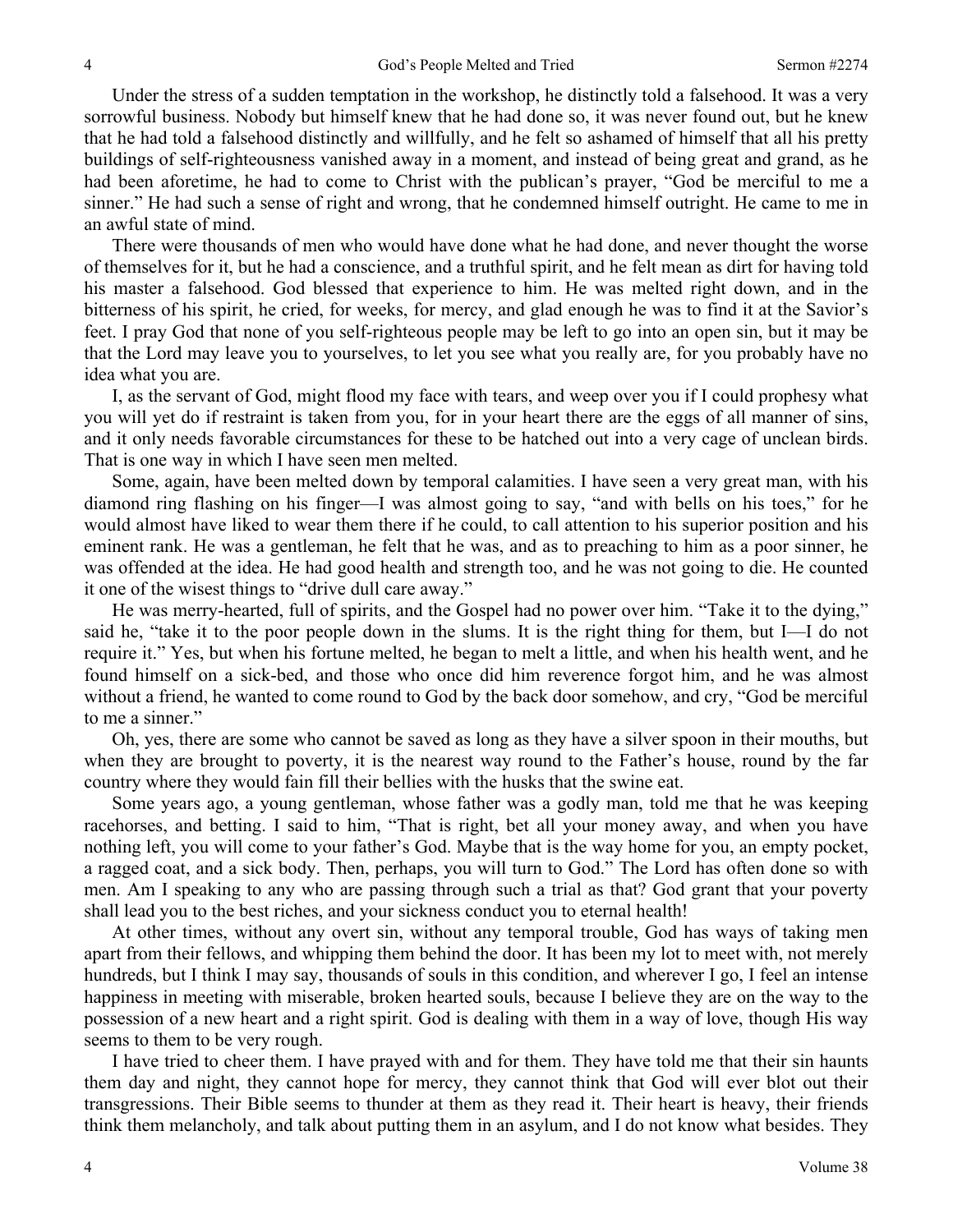are ground down and brought low. This is all meant to work for their good, they would not come to God any other way. It is by such an experience that God is fulfilling His Word, "I will melt them, and try them."

*In all this God has one great objective*. It is just this, first, to hide pride from men. God will not save us, and have us proud. He will not let any one of us throw up his cap, and glorify himself for his own salvation. Grace must have the glory of it from first to last.

Besides that, God means to take us out of our sin, and to do that He makes it to be a bitter and an evil thing to us. All that He is doing is to make our sin too heavy for us to carry, to make us sick of sin, and fond of Christ, and earnest after holiness. Blessed is the blow that almost crushes you if it breaks off the connection between you and sin.

The drift of all this experience is to bring us to Christ, to the great sacrifice, and none ever will come to Christ but those who have nowhere else to go. No man ever puts into this port except under stress of foul weather. Souls try to go anywhere except to Christ, but when they cannot go anywhere else, and when they are done for, and ruined, and lost, then it is that they fly to Him, and take Him to be their all in all. Why, it takes a long time to get even a child of God to fully understand the way of salvation by sacrifice.

I went to see my venerable friend, George Rogers, yesterday. He is close upon ninety-two and cannot leave his bed. He has to lie there, and can do nothing for himself, but his mental faculties are as bright as ever. I was not long with him before he said to me, "They do not seem to savor now the sacrifice of Christ, and," he added, "you know that Peter believed in the deity of our Lord, and he made such a delightful confession of the deity of Christ that the Master said, 'Blessed art thou, Simon Bar-Jona: for flesh and blood hath not revealed it unto you, but my Father which is in heaven.' But," said Mr. Rogers, "although Peter knew the deity of Christ, and knew it well, he did not know Christ's sacrifice, for no sooner did his Master begin to tell him that He was to be crucified, and so on, than 'Peter took him, and began to rebuke him, saying, Be it far from thee, Lord; this shall not be unto thee.' He could not believe it, he could not see the sacrifice, and his Lord had to call him, 'adversary,' and to say to him, 'Get thee behind me: thou art an offense unto me: for thou savorest not the things that be of God, but those that are of men."

My dear old friend said, "Until we can see the sacrifice of Christ, we have not seen things as they really are in God's sight, and any Gospel, even if it appears to glorify Christ, and has His deity in it, savors of the things of men, and not of the things of God, if it leaves out Christ's sacrifice."

Mr. Rogers was right, there must be the sacrifice of Christ, it is that savor which we are to make known in every place. That is a sweet savor unto God which we are never to cease to give forth as long as we can speak. But oh, it takes such a time with some to bring them to smell that blessed savor of the sacrifice of the Son of God! When they do perceive it, they get peace, and light, and love, and liberty, but until then, God Himself seems to say concerning them, "How shall I do for the daughter of my people?"

I have dwelt so long upon the matter of conversion that my time is largely gone. I beg you who can pray to join me in asking God to bless the word I have spoken.

**II.** But in the second place, I want to say something to Christians, for IN THE MATTER OF CHRISTIAN LIFE, God seems to say, "What shall I do for the daughter of my people? I will melt them, and try them."

*Some Christians go from joy to joy*. Their path, like that of the light, shines more and more unto the perfect day. Why should not you and I be like that? Why should not we simply believe, and keep on believing, and go on rejoicing, serving God with all our heart, and resting in the precious blood of Jesus?

There are *other Christians who appear to make much progress in divine things, but it is not true progress*. Some appear to have a great deal of knowledge. They talk as if they knew everything, but when you come to examine them closely, you find that they do not know hardly anything that they ought to know.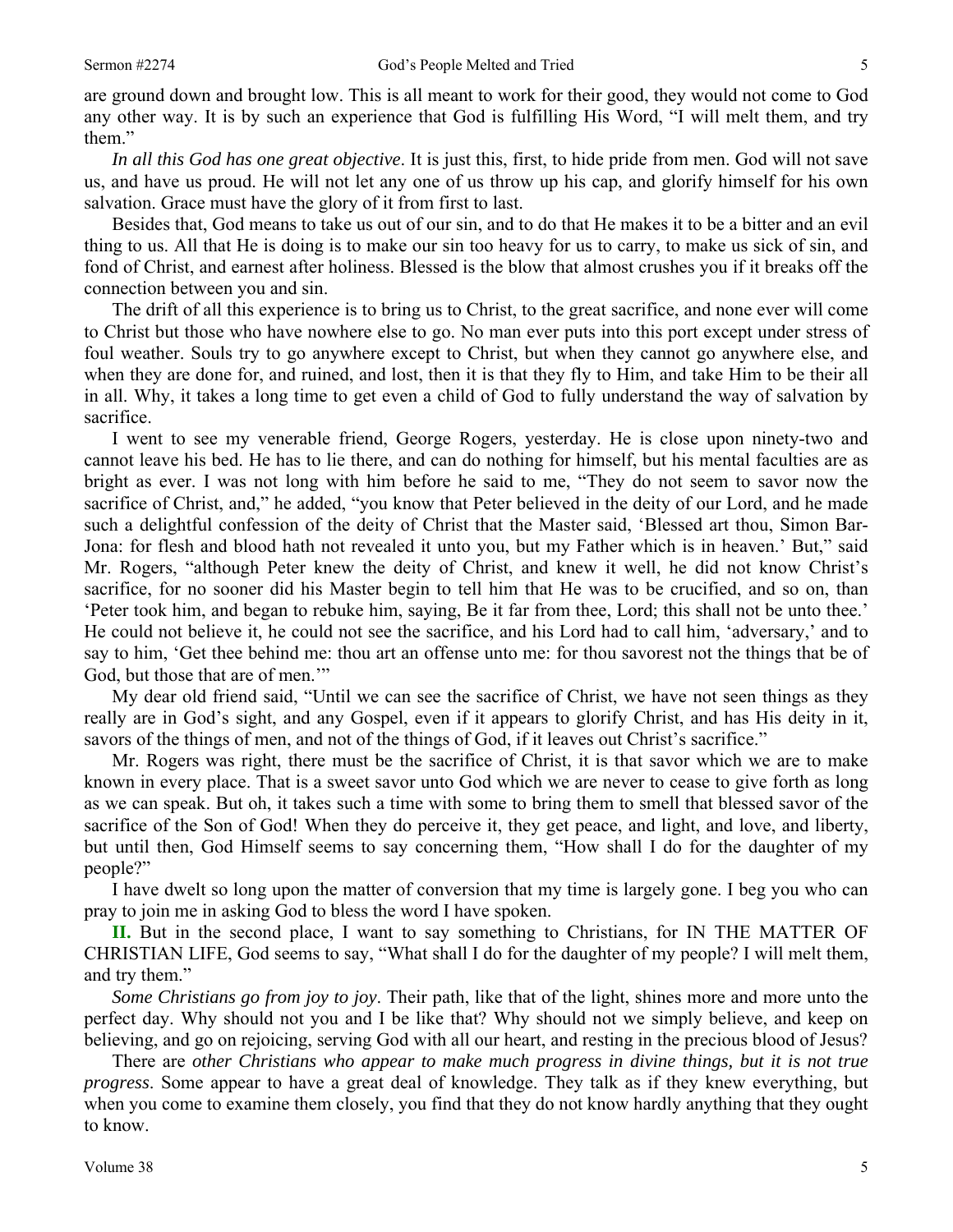Some, too, get a very wonderful experience. You see them swagger about, you hear them brag of it, until you are disgusted with them. That experience which a man boasts of is an experience he ought to be ashamed of. Some, too, seem to have great ability. To hear them talk of what they can do, you would imagine that they could drive the church before them, and drag the world behind them, and I do not know what besides. Paul said, "When I am weak, then am I strong," but these people are so strong that they never know what weakness means.

As for the progress that some professors make in sanctification, why, just look at some of them and listen to their tall talk! They have not sinned for years! The very principle of sin seems to have died out of them! Poor deluded souls! This is what they say, mark you, not what I believe. As for their graces, they have all things and abound. They are as patient as martyrs. They believe as strongly as John Knox or Martin Luther. You ordinary Christians cannot attain to their stature. If they were to stand bolt upright, they would strike the stars from their places, they are so great and tall.

And yet—and yet, there is nothing in their boasting after all. I do not say that they know that much of their wonderful religion is false. No, but they have wrong ideas, confused notions, addled brains, and so they do not know their own real state. Whereas they say that they are rich, increased in goods, and have need of nothing, they are all the while naked, and blind, and poor, and miserable.

The worst thing about their condition is that some of them do not want to know their real state. They half suspect that it is not what they say it is, but they do not like to be told so, in fact, they get very cross when anyone even hints at the truth. No one is so imperfect in temper as the perfect man, he soon shows his imperfection. He is just the brother who must not be touched. You must stand a long way off, and look at him with reverence, or else he is soon sorely grieved at you.

Some do not want to know their real condition. They have an idea that, perhaps, they are not what they seem to be, but they would not have their dream roughly broken. Instruction is not desired by them. Why are they to be instructed? They know a great deal more than anybody else can teach them, and they like the man who will speak flatteringly to them, and who will make them believe that what they say is all Gospel. Now, there are such people in all our congregations, of whom God might well say, "How shall I do for the daughter of my people?"

This is what He will do with a great many who are now inflated with a false kind of grace, "I will melt them, and try them," says the Lord of hosts. *He will put them to a test*. Here is a man who has a quantity of plate, and he does not know the value of it, so he takes it to a goldsmith, and asks him what it is worth. "Well," says he, "I cannot exactly tell you, but if you give me a little time, I will melt it all down, and then I will let you know its value." Thus does the Lord deal with many of His people. They have become very good, and very great, as they fancy, and He says, "I will melt them."

This is a natural test for silver and gold, the very best kind of test for precious metal. But in the process of melting, if it is with you, my brethren, as it is with me, the bulk is very much reduced. When God begins to melt us by letting fierce corruptions burn within us, or by allowing our spirits to be depressed and our minds to be darkened, oh, what a shrinkage there seems to be almost immediately in that melting pot! What fear takes hold upon us then, lest we should shrink to nothing, and disappear altogether!

Then, also, the fashion of the precious metal is marred, its beauty soon departs. That silver vase was beautifully fashioned, but when it is melted, nothing of the chaste design remains. All that is of human fashioning is lost in the melting pot. Were you ever in the melting pot, dear friends? I have been there, and my sermons with me, and my frames and feelings, and all my good works. They seemed to quite fill the pot till the fire burned up, and then I looked to see what there was unconsumed, and if it had not been that I had a simple faith in my Lord Jesus Christ, I am afraid I should not have found anything left.

This is what God will do with all His people unless they walk very humbly with Him. "He that is down needs fear no fall." He that is pure gold will lose nothing in the melting, but he that is somebody in his own opinion, will have to come down a peg or two before long. It is well that it is so, for if it were not, we should soon grow proud, and worldly, and careless, and even licentious, for it is strange, but it is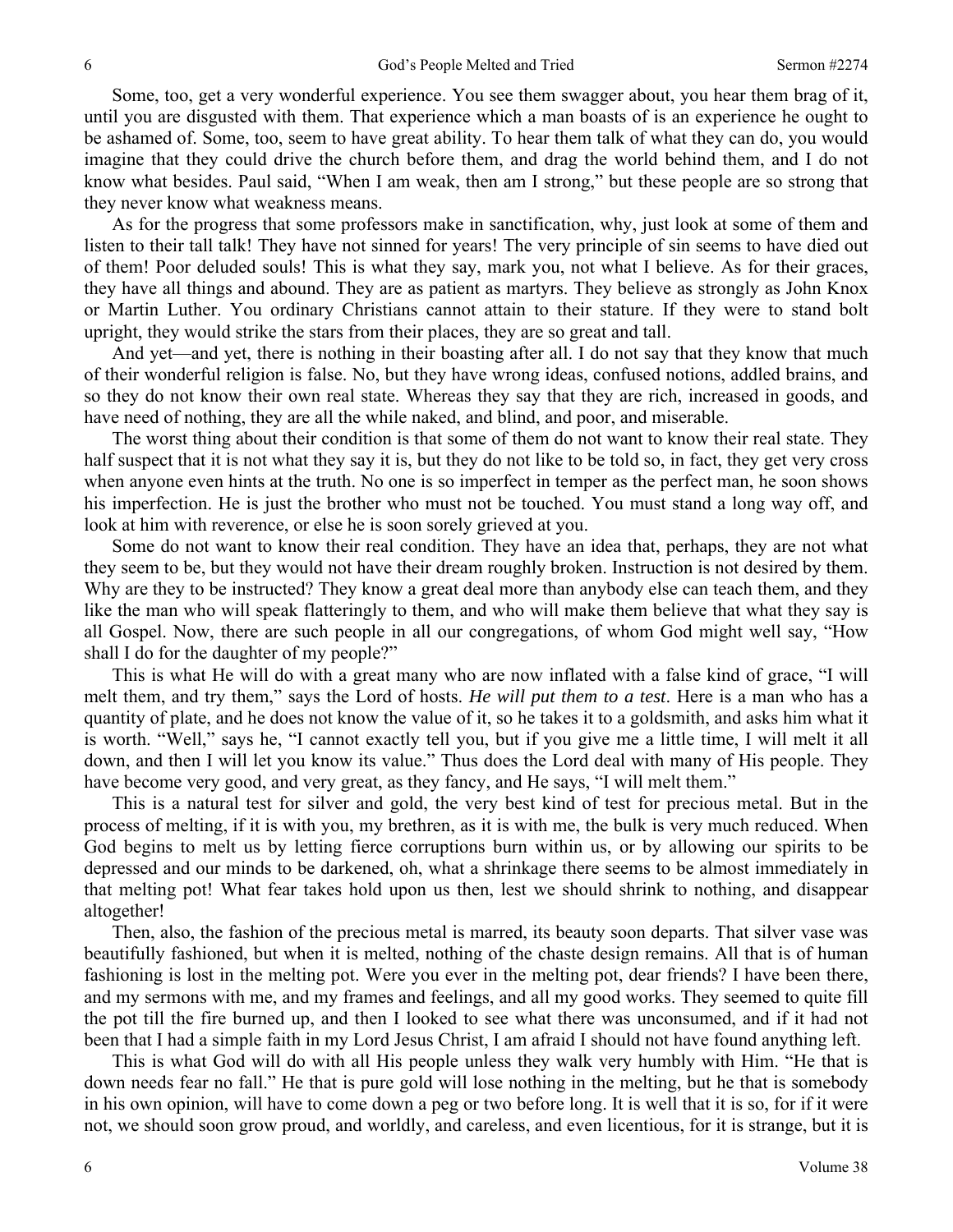true, that the next thing to a boast of perfect holiness has almost always, throughout history, been intense licentiousness.

How it comes to be so, perhaps they who study metaphysics can tell, but so it has constantly been in the history of mankind. When you fancy that you are out of gunshot, there is an enemy close at hand. When you dream that the road is safe, there is a pitfall just before you. When you say, "I am perfectly holy," the very pride that makes you say so is an indication of a deadly cancer of self-righteousness that is eating into your very soul.

Now, beloved, *the result of melting is truth and humility*. The result of melting is that we arrive at a true valuation of things. The result of melting is that we are poured out into a new and better fashion. And oh, we may almost wish for the melting pot if we may but get rid of the dross, if we may but be pure, if we may but be fashioned more completely like unto our Lord!

If any of you who have been converted are undergoing a melting just now, do not be staggered at it. It is no strange thing that has happened unto you, and it is no evil thing. You have, no doubt, needed it. You were growing too gross, too careless, and it was necessary for you that you should be melted. Now God has given you the highest proof of His love in this melting, this scourging, this suffering, this downbreaking, this annihilating of carnal confidence, this hanging up of Mr. Presumption by the neck that he may die, that self may fall, and that Jesus may be all in all. God grant that it may be so!

**III.** I was going to speak about this principle in THE MATTER OF THE CHURCH OF GOD IN ITS CORPORATE CAPACITY, but I will speak of that at another time, if the Lord permits. This you may take for granted, that, if God has chosen us, but we are not willing to go in His way, and humbly trust in Jesus, and have Him to be our all in all, the Lord will not give us up, but He will melt us, and try us, till we are fit to run in any mold that He likes to use.

God bless you, and save you, and comfort you, for Jesus Christ's sake! Amen.

## **EXPOSITION BY C. H. SPURGEON**

#### *JEREMIAH 9*

**Verse 1.** *Oh that my head were waters, and my eyes a fountain of tears, that I might weep day and night for the slain of the daughter of my people!*

Jeremiah foresaw that the Chaldeans would come up, and so many would be slain that the nation would be almost destroyed.

**2.** *Oh that I had in the wilderness a lodging place of wayfaring men; that I might leave my people, and go from them! for they are all adulterers, an assembly of treacherous men.*

He mourned because of the doom that awaited them, but he equally mourned because of the sin that would bring that doom upon them. He wished that he could get away into one of those refuges which were provided in lonely places, where travelers might lodge for a night.

**3.** *And they bend their tongues like their bow for lies:*

They made use of the tongue, as if it were a bow, to shoot out falsehood. It is a very graphic description of the men of Jeremiah's day. He dips his pen in his heart's blood as he writes about them.

**3.** *But they are not valiant for the truth upon the earth;*

Oh, no! No one stood up for the truth in those days; no man was willing to suffer for it, to argue for it, or even to own it.

**3.** *For they proceed from evil to evil, and they know not me, saith the LORD.* 

They grew worse and worse. It is the way of wicked men to ripen into greater sin. They grew worse and worse. It is the way of wicked men to ripen into greater sin. They proceeded from evil to evil, and Jeremiah had *JEHOVAH'S* testimony for it that, though they knew a great many things, they did not know the LORD, "They know not me, saith the LORD."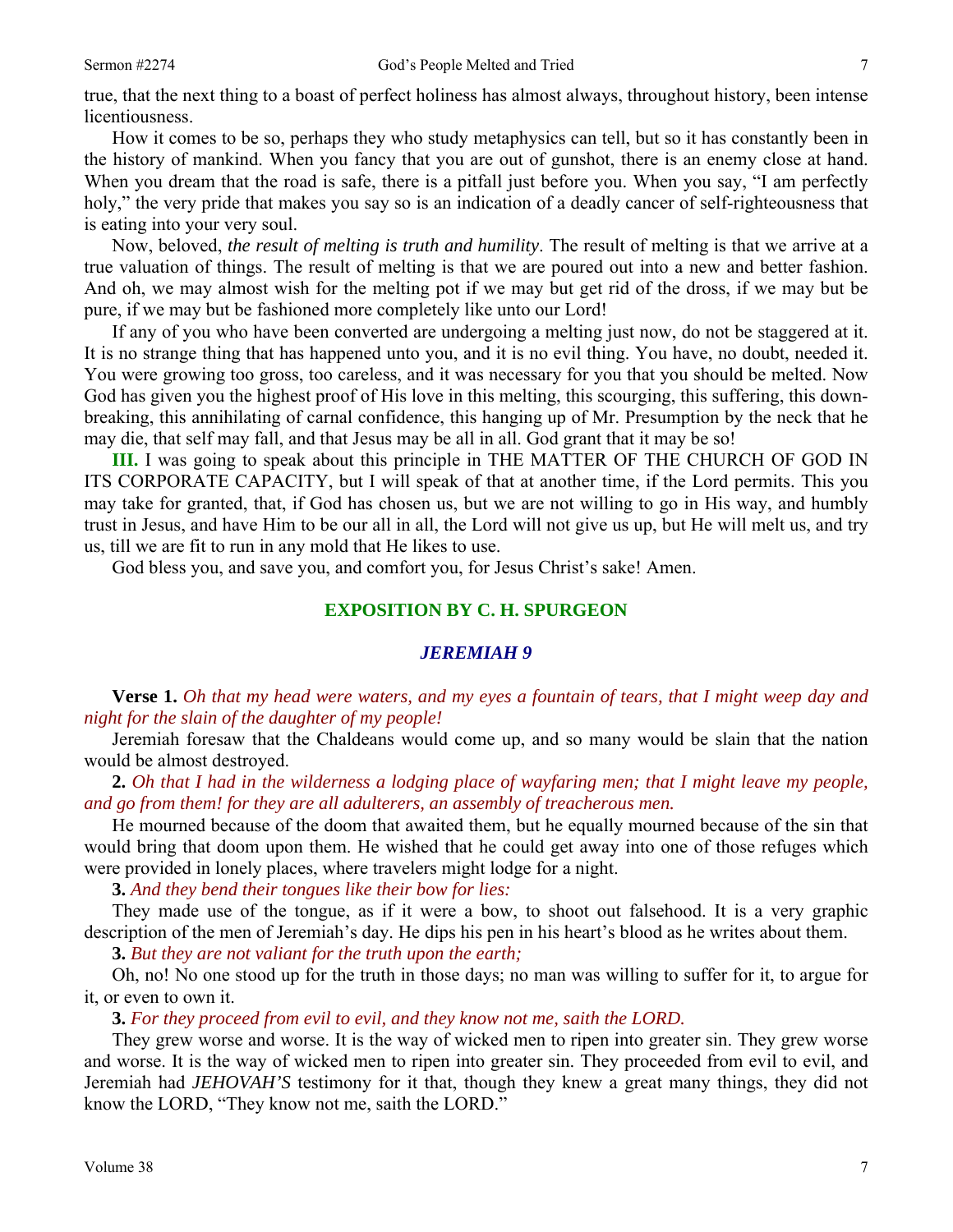### **4.** *Take ye heed every one of his neighbor, and trust ye not in any brother: for every brother will utterly supplant, and every neighbor will walk with slanders.*

It was an evil time indeed when, even in the domestic circle, there could be no brotherly confidence. "Every brother will utterly supplant." Jacob's name, you remember, was supplanter, and all these men were Jacobs, each one ready to supplant his brother, to throw him on one side that he might occupy his place. As to neighborly conduct, there was none, the neighbors were all gossips and slanderers of one another.

**5.** *And they will deceive every one his neighbor, and will not speak the truth: they have taught their tongue to speak lies, and weary themselves to commit iniquity.*

What a sad state they were in! Their tongues spoke lies without any teaching, but they schooled them till they were masters of the art of lying. They were D.D.'s, doctors of dissembling, they understood the art thoroughly. They had taught their tongue to speak lies, and they had committed so much evil that they even tired themselves in the doing of it.

**6.** *Thine habitation is in the midst of deceit; through deceit they refuse to know me, saith the LORD.*

Putting forth all their critical ingenuity to get rid of God, His Word, inspiration, and the divine sacrifice, doing all they could that they might not know God.

**7-8.** *Therefore thus saith the LORD of hosts, Behold, I will melt them, and try them; for how shall I do for the daughter of my people? Their tongue is as an arrow shot out; it speaketh deceit: one speaketh peaceably to his neighbor with his mouth, but in heart he layeth his wait.*

Do you wonder that Jeremiah wept? With so true a spirit, so tender and sympathetic, he could not bear it when man had become man's worst enemy, and no man could be relied upon, for all practiced and spoke deceit.

**9.** *Shall I not visit them for these things? saith the LORD: shall not my soul be avenged on such a nation as this?*

Divine justice sets the fire of indignation burning. Nothing excites God's wrath more than continued falsehood and deceit, unkindness, unbrotherly conduct, and unholiness of life. Put all these evils together, and you have more than enough God-provoking sins calling for an avenging visitation.

**10.** *For the mountains will I take up a weeping and wailing, and for the habitations of the wilderness a lamentation, because they are burned up, so that none can pass through them; neither can men hear the voice of the cattle; both the fowl of the heavens and the beast are fled; they are gone.*

The prophet pictures what the Chaldeans would do. They would not only destroy the cities, but they would even rob the hills of their cattle, and sweep the fields till there would be nothing left that men could gather.

**11.** *And I will make Jerusalem heaps, and a den of dragons; and I will make the cities of Judah desolate, without an inhabitant.*

Jeremiah had to live to see all this. The thought of it pulled up the sluices of his tears, and made him wish that all the clouds and seas and rains would come, and dwell in his eyes, for his grief had need of all the watery things that nature could produce. George Herbert sings, and I quote his lines to illustrate the depth of Jeremiah's grief—

> *"Let every vein Suck up a river to supply mine eyes, My weary, weeping eyes, too dry for me, Unless they get new conduits, new supplies, To bear them out, and with my state agree."*

**12.** *Who is the wise man, that may understand this? and who is he to whom the mouth of the LORD hath spoken, that he may declare it, for what the land perisheth and is burned up like a wilderness, that none passeth through?*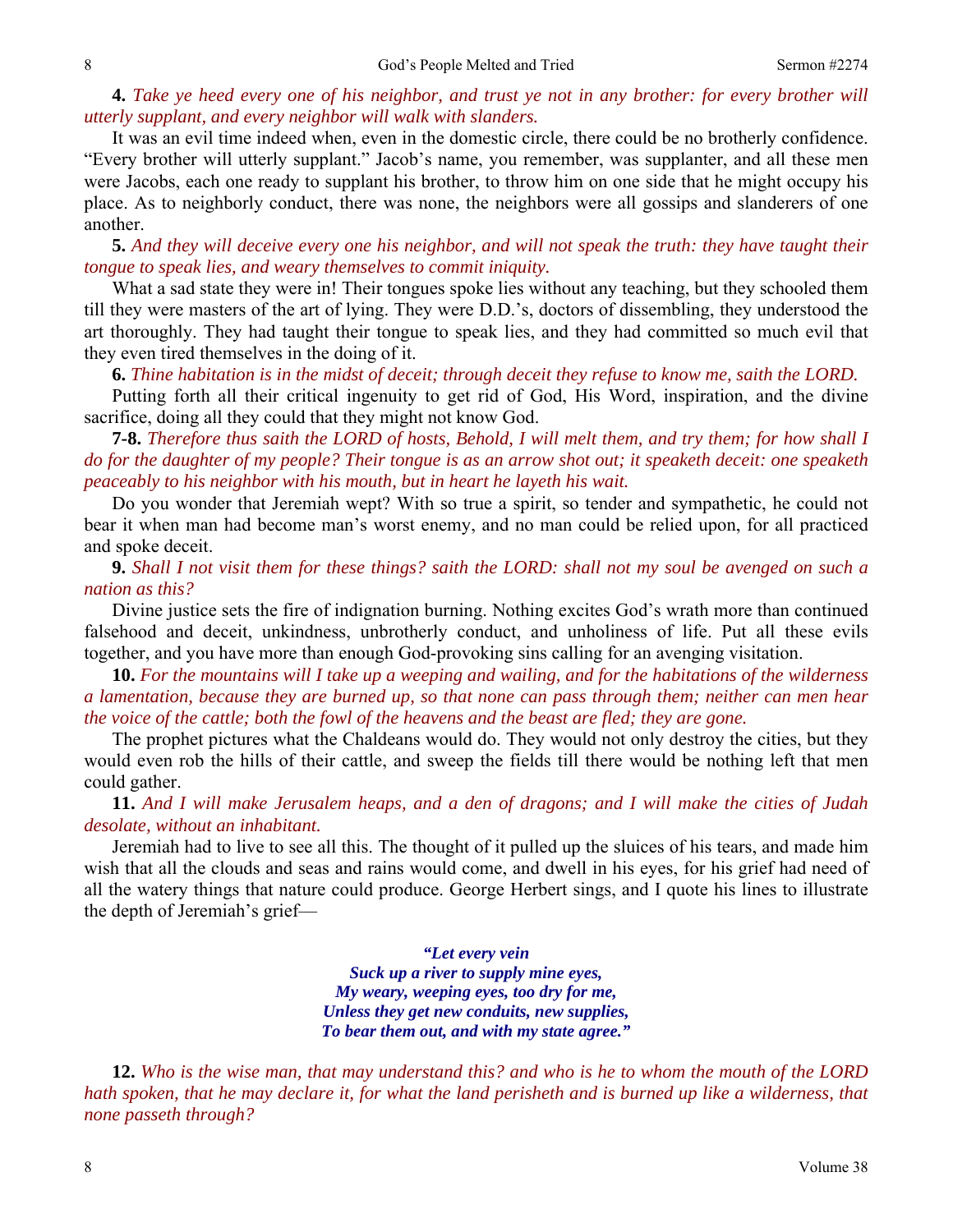The land would never have been desolate if it had not been for the wickedness of the people. Sin sin it is that does the mischief. There are some who cavil at the punishment that God puts upon sin, they would do better if they found fault with the sin which brings its own punishment with it. There is nothing arbitrary in God's justice, He allows sin itself to ripen, and when it is finished, it brings forth death eternal.

**13-14.** *And the LORD saith, Because they have forsaken my law which I set before them, and have not obeyed my voice, neither walked therein; but have walked after the imagination of their own heart, and after Baalim,—*

After many Baals, is the meaning, many are the gods that men make for themselves when they turn away from JEHOVAH.

**14-15.** *Which their fathers taught them: therefore thus saith the LORD of hosts, the God of Israel; Behold, I will feed them, even this people, with wormwood, and give them water of gall to drink.*

You cannot sin without suffering. If you will not drink of the waters of obedience, but will drink of the waters of rebellion, they shall be bitter.

**16.** *I will scatter them also among the heathen, whom neither they nor their fathers have known: and I will send a sword after them, till I have consumed them.*

A patriot for man, a prophet for God, do you marvel that he wept?

**17.** *Thus saith the LORD of hosts, Consider ye, and call for the mourning women, that they may come; and send for cunning women, that they may come:*

These were the hired mourners, the women who were paid to go to funerals, and simulate grief. "Send for your weepers now," said the LORD of hosts, "for if you ever needed mourners, you need them now."

**18-19.** *And let them make haste, and take up a wailing for us, that our eyes may run down with tears, and our eyelids gush out with waters. For a voice of wailing is heard out of Zion,—*

These were no mock mourners, but real weepers, who had cause to mourn.

**19.** *How are we spoiled! we are greatly confounded,—*

Why did they not say, "How have we sinned"? No, men will think of the punishment they suffer, but they will overlook the sin they commit.

**19.** *Because we have forsaken the land, because our dwellings have cast us out.* 

Why did not they say, "Because we have forsaken the LORD, because we have cast off the worship of JEHOVAH"? You cannot bring men to that point. They quarrel with the rod rather than with the hand that holds it. They mourn over the result of sin, but to the sin itself they still cling.

**20-21.** *Yet hear the word of the LORD, O ye women, and let your ear receive the word of his mouth, and teach your daughters wailing, and every one her neighbor lamentation. For death is come up into our windows,—*

It did not wait to come in by the door. In time of war or pestilence, death comes how it will through every casement, closed or open.

**21.** *And is entered into our palaces, to cut off the children from without, and the young men from the streets.*

Generally, in war, they spare the children, and they carry the young men away as captives. The Chaldeans were cruel, they killed the little ones, and they slew the young men.

**22.** *Speak, Thus saith the LORD, Even the carcasses of men shall fall as dung upon the open field, and as the handful after the harvestman, and none shall gather them.*

So dreadful was the devastation that was wrought by these Chaldeans on account of the people's sin, that dead bodies lay like heaps of dung that the husbandman strews upon the field.

**23-24.** *Thus saith the LORD, Let not the wise man glory in his wisdom, neither let the mighty man glory in his might, let not the rich man glory in his riches: but let him that glorieth glory in this, that he understands and knoweth me, that I am the LORD which exercise lovingkindness, judgment, and righteousness, in the earth: for in these things I delight, saith the LORD.*